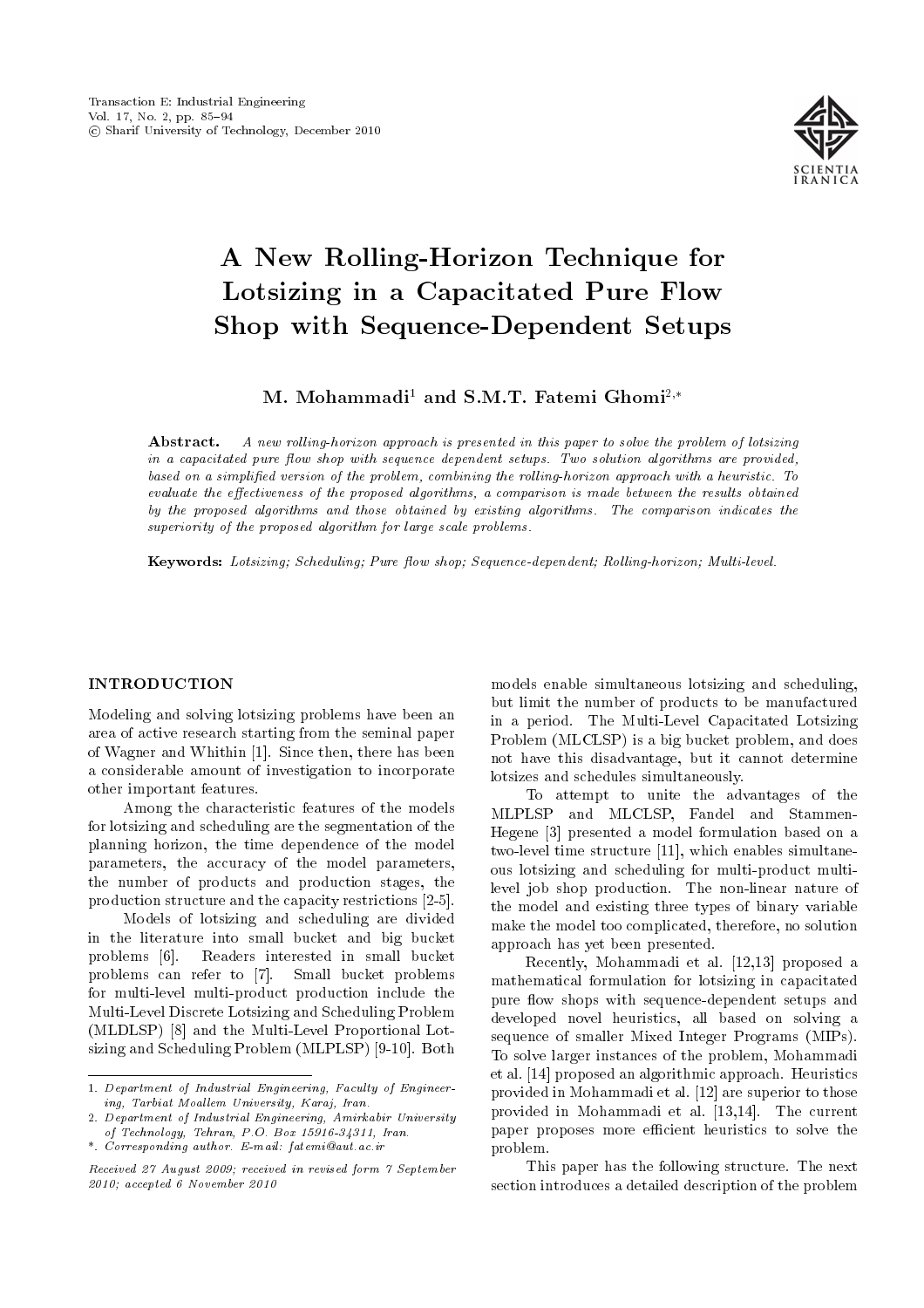and its underlying assumptions. Further sections provide the solution approaches and report the numerical experiments, respectively. Finally, the last section is devoted to concluding remarks and recommendations for future studies.

# PROBLEM DEFINITION AND MATHEMATICAL MODEL

# Assumptions

Our assumptions and mathematical model are similar to those of Mohammadi et al. [12-14] and are presented as follows:

- Several products are produced on serially-arranged machines in a pure flow shop structure.
- Each machine is constrained in capacity.
- When the machines are setup, sequence-dependent setup costs and times are incurred.
- The setting-up of a machine must be completed within a period.
- $\bullet$  There must be precise N (number of products) setups at each period on each machine, even if a setup is just from a product to itself. Since a setup time (and cost) from a product to itself is zero, note that the model does not force a machine to have exactly N positive-time (and cost) setups, but rather up to  $N$  such setups. The remaining zerotime (cost) setups are modeling phantoms and do not exist in reality [15-16]. This feature makes it possible for a lotsize, or production run, to continue over consecutive time periods without incurring setup costs or times in the later periods (setup carry over).
- The required resources and parts must be ready for production.
- $\bullet$  External demand exists for final products and must be satisfied at the end of each period.
- $\bullet$  There are no lead times between the different production levels.
- Shortages are not permitted.
- A component cannot be produced earlier in a period than the finish of the production of its required component. In other words, production on a production level can only be started if a sufficient amount of the product from the previous production level is available; this is called vertical interaction.
- To guarantee the vertical interaction, idleness between each setup and its production is defined with the help of a shadow product [3].
- There are no demands and no storage costs for shadow products.
- At the beginning of the planning horizon, all machines are setup for a defined product.
- The triangle inequality holds, i.e. it is never faster to change over from one product to another by means of a third product. In other words, a direct changeover is at least as capacity efficient as going via another product.

# MATEMATICAL MODEL

# Indices

| i, j, k | product type                            |
|---------|-----------------------------------------|
| n, n'   | designation for a specific setup number |
| m       | level of production                     |
| t.      | period                                  |

# Parameters

| $\scriptstyle T$ | planning horizon                                                                                                                  |
|------------------|-----------------------------------------------------------------------------------------------------------------------------------|
| $\overline{N}$   | number of different products                                                                                                      |
| М                | number of production levels/number of<br>machines                                                                                 |
| bigM             | a large real number                                                                                                               |
| $C_{m,\,t}$      | available capacity of machine $m$ in<br>period $t$ (in time units)                                                                |
| $d_{\,i\,,\,t}$  | external demand for product $j$ at the<br>end of period $t$ (in units of quantity)                                                |
| $h_{j,m}$        | storage costs (unit rate) for product $j$<br>in level $m$                                                                         |
| $b_{j,m}$        | capacity of machine $m$ required to<br>produce a unit of product (or shadow<br>product) $j$ (in time units per quantity<br>units) |
| $p_{j,m,t}$      | production costs to produce one unit<br>of product $j$ on machine $m$ in period $t$<br>(in money unit per quantity unit)          |

- $S_{i,j,m}$  sequence-dependent setup time for the changeover of machine m from production of product i to production of product j (in time units), for  $i = j$ ,  $S_{i,j,m} = 0$
- $W_{i,i,m}$  is the sequence-dependent setup cost for the changeover of machine  $m$  from production of product i to production of product  $j$  (in money units), for  $i = j, W_{i,j,m} = 0$ , setup costs have the form  $W_{i,j,m} = f_w.S_{i,j,m}$  where  $f_w$ is opportunity cost per unit of setup time.
- $j_0$  the starting setup configuration on machines. This is the same on all machines.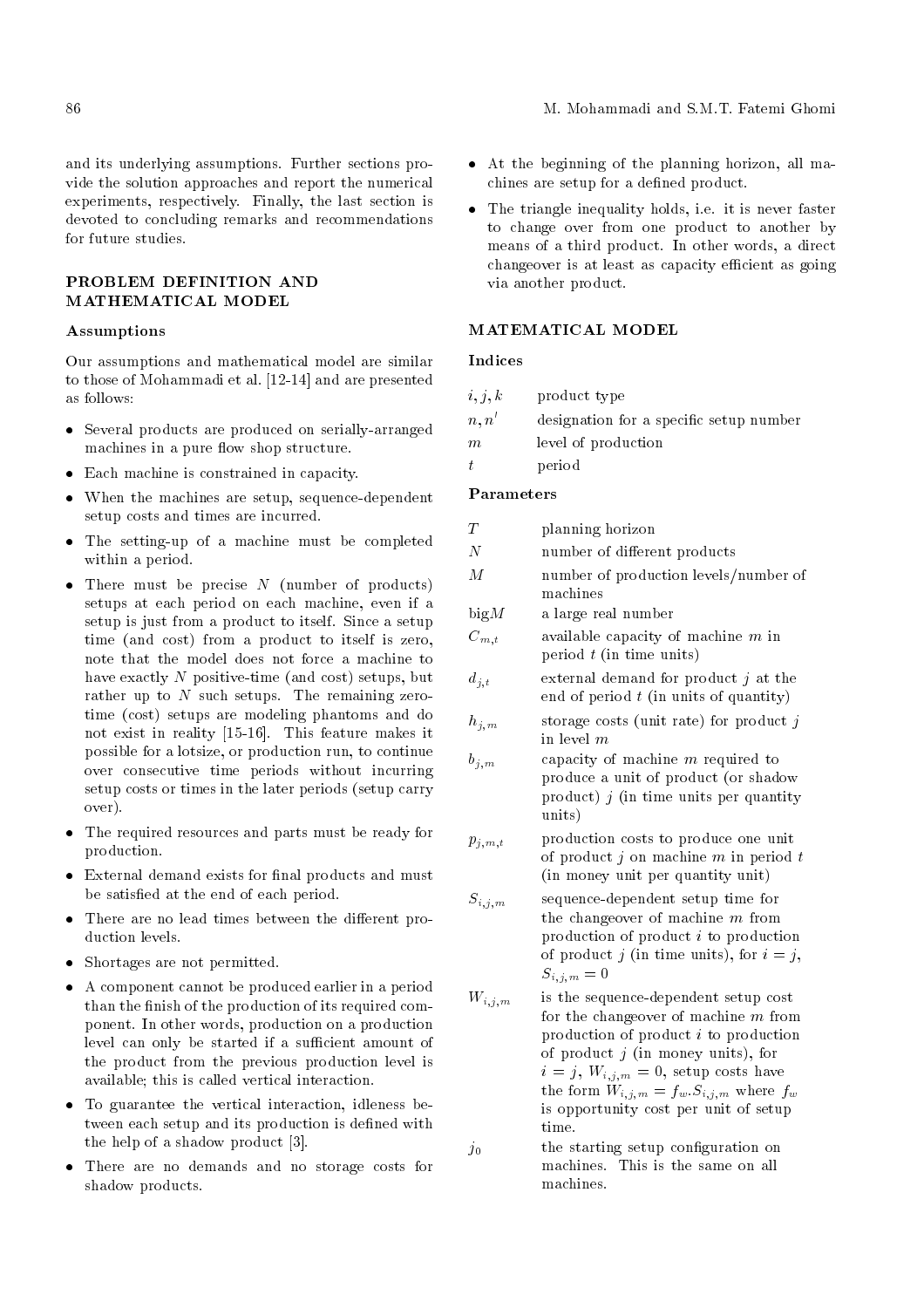A New Rolling-Horizon Technique for Lotsizing 87

# Decision Variables

 $I_{j,m,t}$  stock of product j at level m at the end of period t

- $y_i^n$ binary variable, which indicates whether the *n*<sup>th</sup> setup on machine *m* in period  $t$  is from product  $i$  to product  $j(y_{i,j,m,t}^n=1)$  or not  $(y_{i,j,m,t}^n=0)$
- $x_j^n$ quantity of product  $j$  produced after nth setup on machine  $m$  in period  $t$
- $q_j^n$ shadow product: The gap (in quantity) units) between the nth setup (to product  $j$ ) on machine  $m$  in period  $t$ and its related production in order to ensure that the direct predecessor of this product (production of product j on machine  $m-1$  in period t) has been completed; in other words, the idle time (in quantity units) before production of product  $j$  on machine  $m$  in period  $t$  in order to guarantee vertical interaction.

Readers interested in the original model can refer to [12]. As mentioned briefly in the introduction, to solve larger instances of the problem, Mohammadi et al. [12] provided three (of four) heuristics, based on a simplied model, which assumed that products follow a similar sequence on all machines. Therefore, they used  $y_{i,j,t}^n$  instead of  $y_{i,j,m,t}^n$ . In this paper, to solve the problem through our algorithmic approach, we focus on a more simplied model. In this model, in addition to the sequence of products, the size of products is also independent of the machines. Therefore,  $y_{i,j,t}^n,$   $x_{j,t}^n$  and  $I_{j,t}$  are used instead of  $y_{i,j,m,t}^n$ ,  $x_{j,m,t}^n$  and  $I_{j,m,t}$  in this model. Other parameters and variables are similar to those mentioned in the former model. Our proposed simplied model follows:

$$
\min \sum_{n=1}^{N} \sum_{j=1}^{N} \sum_{i=1}^{N} \sum_{m=1}^{M} \sum_{t=1}^{T} w_{i,j,m} \cdot y_{i,j,t}^{n} + \sum_{n=1}^{N} \sum_{j=1}^{N} \sum_{m=1}^{M} \sum_{t=1}^{T} p_{j,m,t} \cdot x_{j,t}^{n} + \sum_{j=1}^{N} \sum_{t=1}^{T} h_{j,M} \cdot I_{j,t}.
$$
\n(1)

Subject to:

$$
d_{j,t} = I_{j,t-1} + \sum_{n=1}^{N} x_{j,t}^{n} - I_{j,t},
$$
  

$$
j = 1, \cdots, N, \qquad t = 1, \cdots, T,
$$
 (2)

$$
\sum_{n=1}^{n'} \sum_{i=1}^{N} \sum_{j=1}^{N} y_{i,j,t}^{n} S_{i,j,m} + \sum_{n=1}^{n'} \sum_{j=1}^{N} b_{j,m} q_{j,m,t}^{n}
$$
  
+ 
$$
\sum_{n=1}^{n'} \sum_{j=1}^{N} b_{j,m} x_{j,t}^{n} \le \sum_{n=1}^{n'} \sum_{i=1}^{N} \sum_{j=1}^{N} y_{i,j,t}^{n} S_{i,j,m+1}
$$
  
+ 
$$
\sum_{n=1}^{n'} \sum_{j=1}^{N} b_{j,m+1} q_{j,m+1,t}^{n} + \sum_{n=1}^{n'-1} \sum_{j=1}^{N} b_{j,m+1} x_{j,t}^{n},
$$
  

$$
n' = 1, \dots, N,
$$
  

$$
m = 1, \dots, M - 1,
$$
  

$$
t = 1, \dots, T,
$$
  

$$
\sum_{n=1}^{N} \sum_{i=1}^{N} y_{i,j,t}^{n} S_{i,j,m} + \sum_{n=1}^{N} \sum_{j=1}^{N} b_{j,m} x_{j,t}^{n}
$$
  
+ 
$$
\sum_{n=1}^{N} \sum_{j=1}^{N} b_{j,m} q_{j,m,t}^{n} \le C_{m,t},
$$
  

$$
m = 1, \dots, M,
$$
  

$$
t = 1, \dots, T,
$$
  

$$
x_{j,t}^{n} \le (\text{big } M).
$$
  

$$
n = 1, \dots, N,
$$
  

$$
j = 1, \dots, N,
$$
  

$$
t = 1, \dots, N,
$$
  

$$
t = 1, \dots, N,
$$
  

$$
t = 1, \dots, N,
$$
  

$$
m = 1, \dots, N,
$$
  

$$
m = 1, \dots, N,
$$
  

$$
m = 1, \dots, N,
$$
  

$$
m = 1, \dots, N,
$$
  

$$
m = 1, \dots, N,
$$
  

$$
m = 1, \dots, N,
$$
  

$$
t = 1, \dots, N,
$$
  

$$
t = 1, \dots, T,
$$

$$
y_{j,i,1}^1 = 0,
$$
  
\n
$$
j \neq j_0,
$$
  
\n
$$
i = 1, \cdots, N,
$$
\n(7)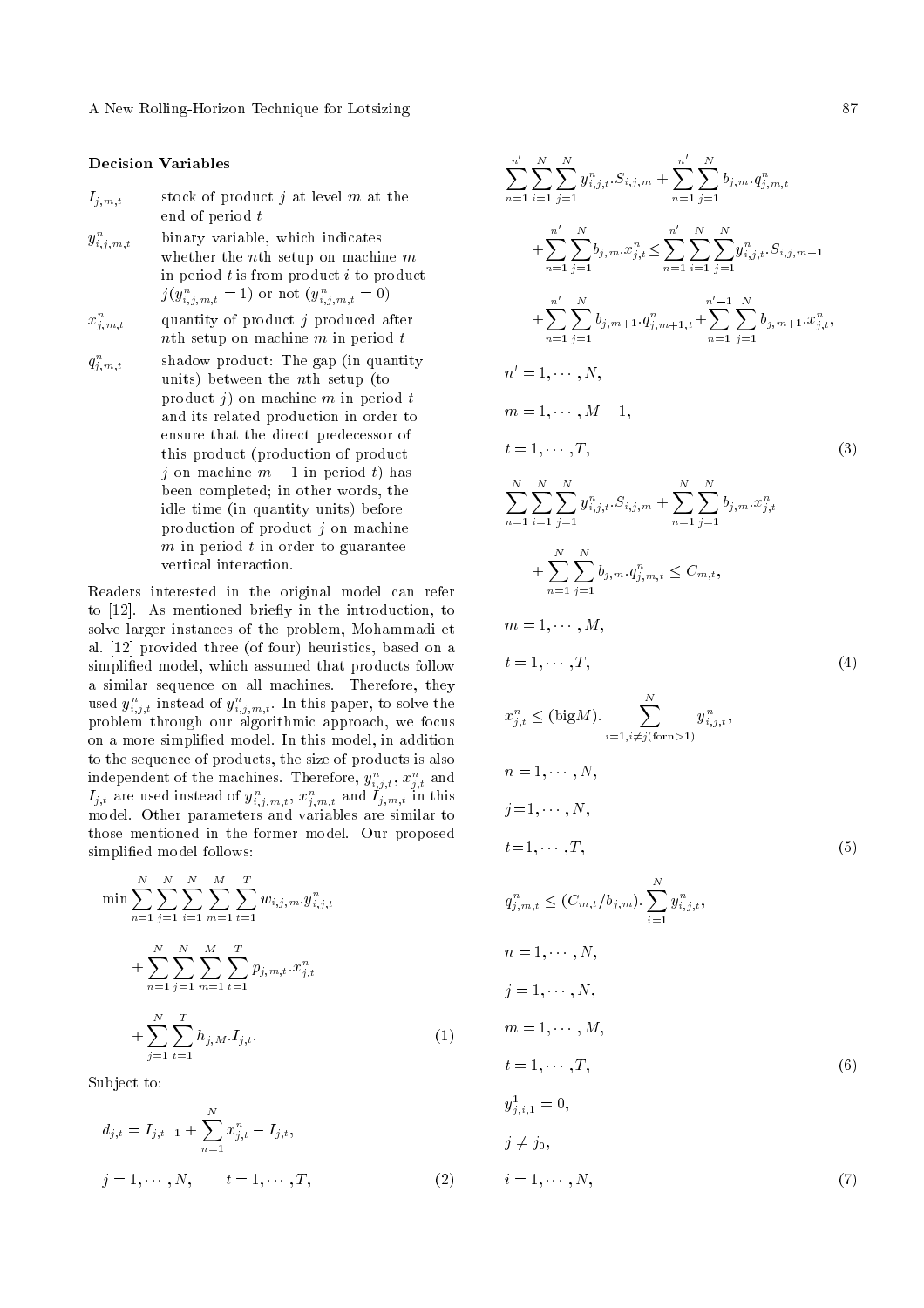$$
\sum_{j=1}^{N} y_{j,i,t}^{n} = \sum_{k=1}^{N} y_{i,k,t}^{n+1},
$$
  
\n
$$
n = 1, \dots, N - 1,
$$
  
\n
$$
i = 1, \dots, N,
$$
  
\n
$$
t = 1, \dots, T,
$$
\n(9)

$$
\sum_{j=1}^{N} y_{j,i,t-1}^{N} = \sum_{k=1}^{N} y_{i,k,t}^{1},
$$
  
\n
$$
i = 1, \cdots, N,
$$
  
\n
$$
t = 2, \cdots, T,
$$
\n(10)

 $y^1_{i,k,t}$ 

 $y_{i,j,t}^n = 0 \quad \text{or} \quad 1,$  (11)

$$
I_{j,t}, x_{j,t}^n, q_{j,m,t}^n \ge 0,\t\t(12)
$$

 $I_{i,0} = 0,$ 

 $\stackrel{N}{\nabla}$ 

$$
j = 1, \cdots, N. \tag{13}
$$

In this model, Equation 1 represents the objective function, which minimizes the sum of the sequencedependent setup costs, the storage costs and the production costs. Equation 2 ensures the demand supply in each period.

Equation 3 guarantees that within one period, each typical product  $i$  on machine m is produced before its direct successor (product j on machine  $m + 1$ ).

The left side of Equation 3 is equal to the time between the beginning of period  $t$  and the end of production of product  $j$  on machine  $m$ . The right side of Equation 3 is equal to the time between the beginning of period  $t$  and the beginning of production of product i on machine  $m + 1$ .

Equation 4 represents the capacity constraints of machines during periods. Equation 5 indicates that setup is considered in the production process. Equation 6 indicates the relationship between shadow products and setups. Equations 7 and 8 guarantee that the first setup at the beginning of the planning horizon is from a defined product. Equations 9 and 10 represent the relationship between successive setups. Equations 11 and 12 represent the type of variables. Equation 13 indicates that at the beginning of the planning horizon there is no on-hand inventory.

# SOLUTION METHOD

# Idea

Rolling-horizon heuristics are usually used in dynamic lotsizing and scheduling problems, where demands are gradually revealed during the planning horizon and part types have to be allocated to machines in an ongoing fashion as new orders arrive. On the other hand, a rolling-horizon approach is still suitable when all parameters are perfectly known [4,15-19]. In this case, rolling-horizon heuristics have been used to overcome computational infeasibility for large MIP problems by substituting most of the binary variables and constraints with continuous variables and constraints. The approach initially adopted decomposes the model into a succession of smaller MIPs, each with a more tractable number of binary variables. For larger instances of problem, the resulting huge number of binary variables in each MIP causes great computational intractability.

To face this intractability, instead of solving a succession of smaller MIPs, we would relax all binary variables of the problem. The resulting problem is solved through a T-iteration based algorithm. In a specific iteration,  $k$ , the relaxed binary variables of period  $k$  are divided into two groups, where members of the first group have value 1 and members of the second group have value 0. In other words, our rolling-horizon approach decomposes the planning horizon into three sections as follows. For a given iteration,  $k$ , all sections are described as follows:

- $\bullet$  The first section (beginning section) is composed of the first  $(k-1)$  periods. Within this section, the decision variables have been partially or completely frozen by the previous iterations, according to a selected freezing strategy.
- The second section (central section) is the kth period. The relaxed binary variables of this period are divided into two groups, where members of the first group have value 1 and members of the second group have value 0.
- The third section (ending section) is composed of the last periods (from period  $k + 1$  to period T). There, the model is simplied according to a selected simplification strategy.

Each iteration is completed by solving a linear programming problem that consists of all three sections. At the end of iteration  $k$ , all sections roll forward by one period and a new iteration is then performed. The procedure stops when there is no longer an ending section. The last iteration  $(T)$  defines all decision variables over the entire horizon. Figure 1 demonstrates the iterative procedure.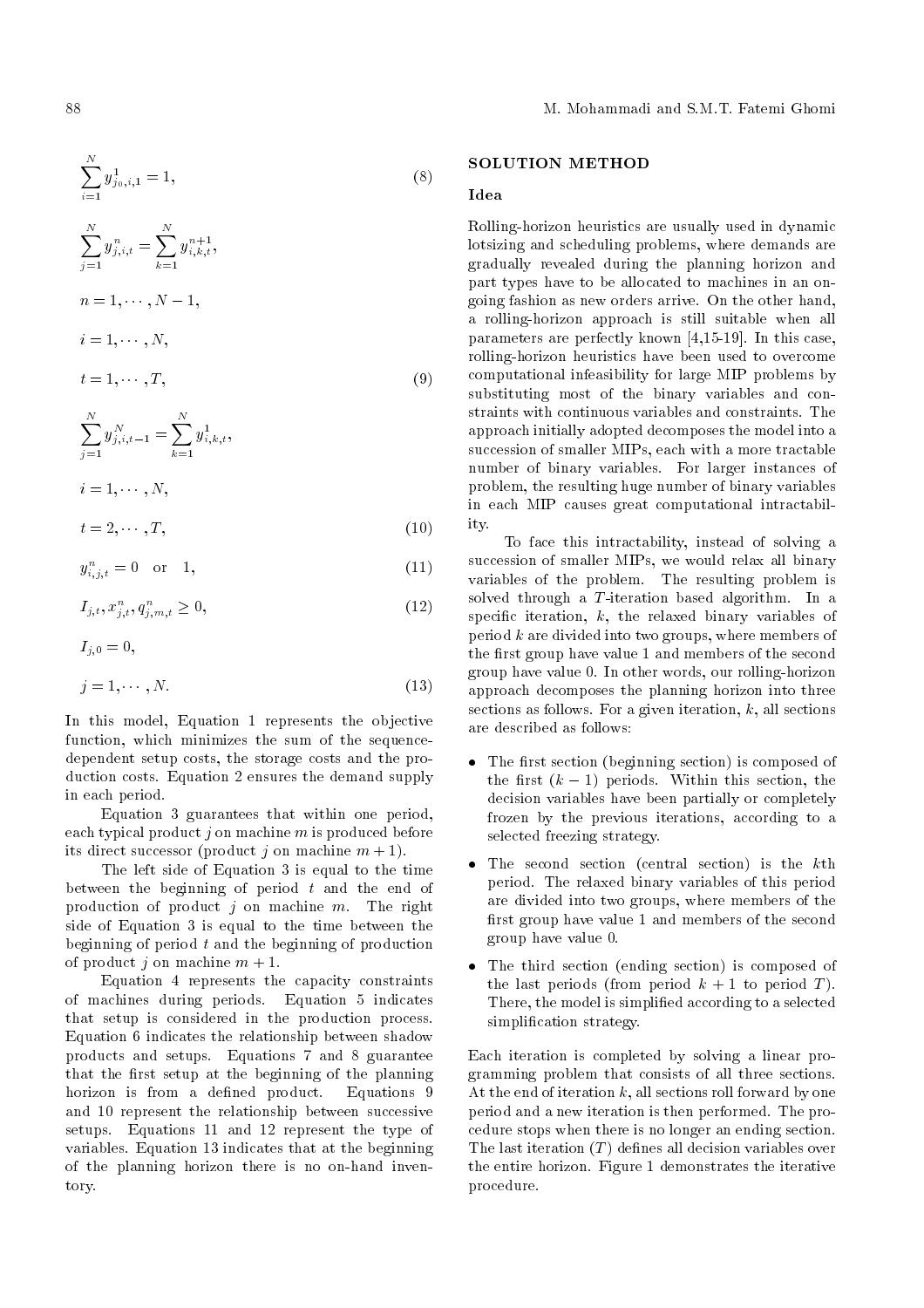

Figure 1. Demonstration of the iterative procedure.

# Procedure to Divide Relaxed Binary Variables into Two Groups

As mentioned before, in each iteration of the rollinghorizon approach, all relaxed binary variables of the central section are divided into two groups. Members of the first group would get value 1 and members of the second group would get value 0. Note that according to Equations 7 to 10, for each pair  $(n, t)$ , there is exactly one pair  $(i, j)$  for which  $y_{i,j,t}^n = 1$  and for  $(i', j') \neq (i, j)$ ,  $y_{i',j',t}^n = 0$ . In other words, for each pair  $(n,t)$  of the  $\text{central section, a pair } (i,j), \text{in which } y^n_{i,j,t} = 1 \text{ would be}$ specied through a heuristic, which will be explained in the next subsection.

# Description

A detailed description of the rolling-horizon approach is now given.

### The First Rolling-Horizon Approach (R1)

For a given iteration,  $k$ , this rolling-horizon approach contains the following sections:

- $\bullet$  The first section (beginning section) is composed of the  $(k\!-\!1)$  first periods. Within this section,  $x_{j,t}^n$  and  $y_{i,j,t}^n$  have been frozen by the previous iterations.
- $\bullet$  The second section (central section) includes the kth period. The relaxed binary variables of this period would be divided into two groups, where members of the first group would get value 1 and members of the second group would get value 0.

This procedure would be described as follows.

In this heuristic, relaxed binary variables of the central section would get value 0 or 1 by an adaptation of the Flow Time Multiple Insertion Heuristic (FTMIH). This class of heuristics is based on the insertion heuristic for the Traveling Salesman Problem (TSP), and can be considered an adaptation of a heuristic by Nawaz et al. [20]. Kurz and Askin [21-22] used a modied version of this heuristic in scheduling flexible flow lines with sequence dependent setups. The insertion heuristic for the TSP begins with a set of cities to be visited in order, and a set of cities that have not yet been visited. The unvisited cities are sorted according to some criteria, and then added to the current set of cities to be visited. The location of the new city in the sequence is determined by comparing the increase in time to visit all cities.

Let [i] indicate the ith product in an ordered sequence in the following heuristic. For  $m =$  $1, \cdots, M(\forall i, j); S'_m = \min\{S_{i,j,m}\}.$  The following steps are performed in the central section of the current iteration  $(k)$ :

1. Create the product durations for all products as follows:

$$
D(j,k) = d_{j,k} \cdot \sum_{m=1}^{M} (b_{j,m} + S'_{i,j,m}).
$$

- 2. end<sub>0</sub> =  $j_0$ , where for  $k > 1$ , end<sub>k-1</sub> is the last sequenced product in period  $k$ .
- 3. Arrange the products in non-increasing order (LPT) of  $D(j,k)$  for use in step 5.
- 4. Delete products for which  $I_{j,k-1} > d_{j,k}$ . According to Equation 13, for  $k = 1, I_{j,k-1} = 0$  and  $k > 1$ ,  $I_{j,k-1}$  has been determined at the end of iteration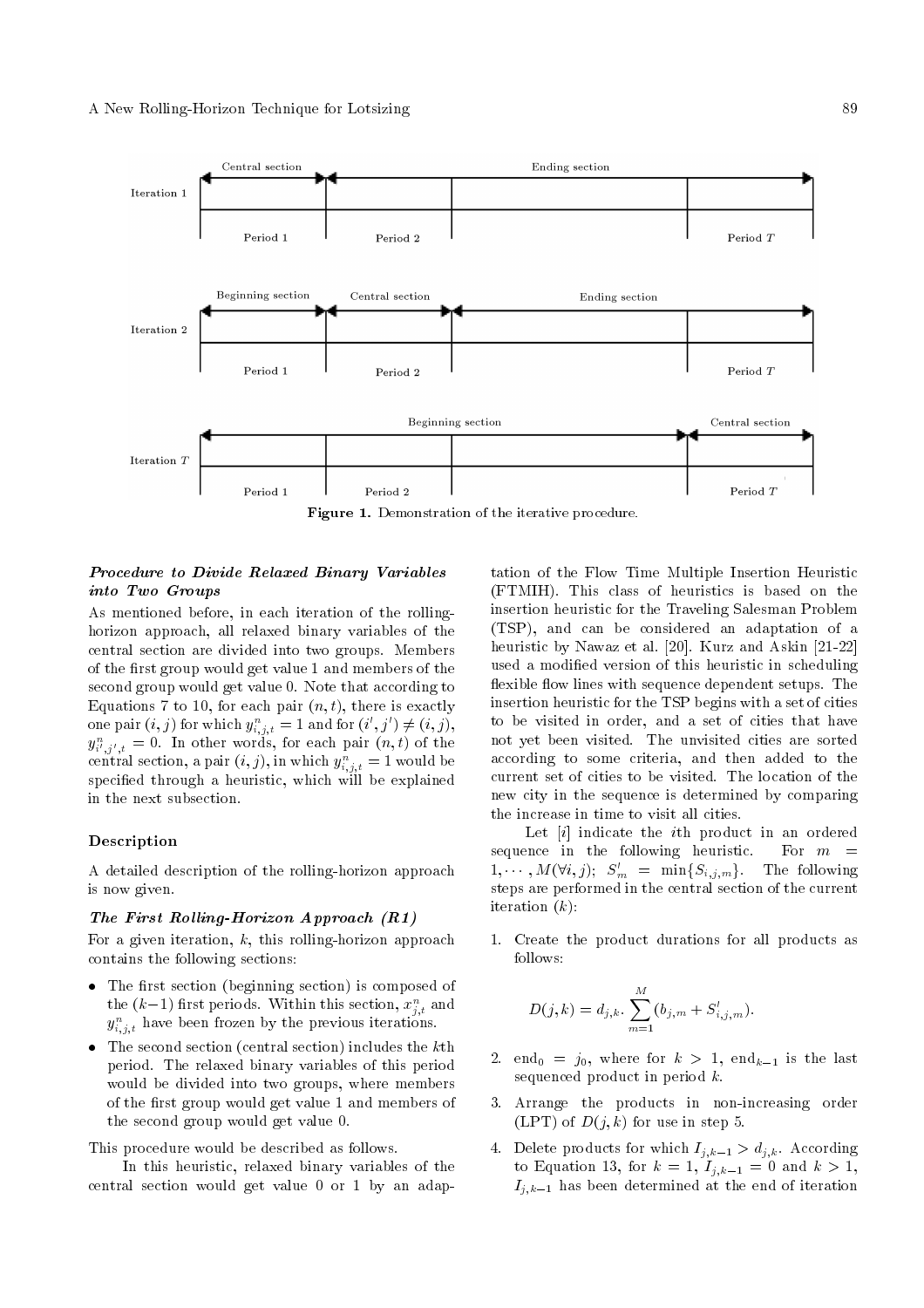$k-1$ . Then, instead of each deleted product, the last remaining product is replaced.

- 5. For  $[i] = 1$  to N:
	- (a) Consider inserting product  $[i]$  into every position.
	- $(b)$  Calculate the sum of flow times for all products scheduled so far, using the actual setup times.
	- $(c)$  Place product *i* in the position with the lowest resultant sum of flow times.
- 6. Let [i] indicate the ith product in the ordered sequence:

If 
$$
i = 1
$$
,  $y_{\text{end}_{k-1}[i], k} = 1$ ,  
else  $y_{[i-1],[i],k}^i = 1$ .

As mentioned before, the rest of the relaxed binary variables in the central section take value 0.

 The third section (ending section) includes the last periods (from period  $k + 1$  to period T). There, the model is simplied according to a selected simplification strategy, as follows.

More computational time is economized by eliminating the majority of the variables from the ending section.  $y_{i,j,t}^n (n>1), x_{jt}^n (n>1)$  and  $q_{jmt}^n$  are eliminated from the ending section. Except for Equations 2 and 4, the other constraints are ignored in the ending section. All setup costs (and times) for the ending section are assumed to be 0.

For the ending section,  $b_{j,m}$  and  $p_{j,m,t}$  should be modified to estimate the capacity consumption of future setups. We assume that  $A_1$  is the objective value of the lower bound provided by Mohammadi et al. [12], and that  $A_2$  is the sum of variable production costs of the aforementioned lower bound. For the ending section, we would replace  $b_{j,m}$  and  $p_{j,m,t}$  with  $b'_{j,m}$  and  $p'_{j,m,t}$  as follows:

$$
b'_{j,m} = (A_1/A_2).b_{j,m},
$$
  

$$
p'_{j,m,t} = (A_1/A_2).p_{j,m,t}.
$$

A simplied representation for the ending section in the rolling-horizon is less difficult to solve, and hence permits the solution of larger problems.

This iteration is completed by solving a linear programming problem that contains all three sections.

# The Second Rolling-Horizon Approach (R2)

In order to solve larger instances of the problem on the one hand and improve the quality of solutions on the other, some modications have been made to the former rolling-horizon approach, as follows:

- 1. In each iteration, all variables and constraints of the beginning section are frozen (instead of freezing only  $y_{i,j,t}^n$  and  $x_{j,t}^n$ ), thus making it possible to solve larger instances of the problem.
- 2. At the end of each iteration (after solving the linear programming problem), the continuous variables of the central section are modied to reduce the holding costs of the central section.

Variables of the central section are modied as follows:

For 
$$
j = 1
$$
 to N,

For  $x_{j,k}^n > 0$ .

The specific value of  $L_i$ , which satisfies the following relation, is determined.

$$
\sum_{l=1}^{L_j} d_{j,k+l} \le x_{j,k}^n - d_{j,k} \le \sum_{l=1}^{L_j+1} d_{j,k+l}
$$

The value of  $x_{j,k}^n$  is changed to  $\sum_{l=1}^{L_j} d_{j,k+l} + d_{j,k}$ .

:

 $L_j$  indicates the last period in which its respective demand of product  $j$  has been produced in period k. To ensure that Equation 4 holds true,  $I_{i,k}$ would be modified as follows:

$$
I_{j,k} = \sum_{n=1}^{N} x_{j,k}^{n} + I_{j,k-1} - d_{j,k}.
$$
 (14)

This implies that in the central section, the production is either zero or equal to the sum of consecutive demands for some number of periods into the future.

# NUMERICAL EXPERIMENTS

For a first evaluation of the proposed algorithms, we compare their results for a set of twenty problems, as introduced in  $[12]$ . Twenty different problem sizes in the range of  $(N, M, T) = (3, 3, 3)$  to  $(N, M, T) =$  $(15, 15, 15)$  have been considered. For each problem size, 5 problem instances are randomly generated and the average values are considered. The required parameters are similar to those of Mohammadi et al. [12], and are as follows:

$$
b_{j,m} \approx U(1.5, 2),
$$
  
\n
$$
d_{j,t} \approx U(0, 180),
$$
  
\n
$$
h_{j,m} \approx U(0.2, 0.4),
$$
  
\n
$$
p_{j,m,t} \approx U(1.5, 2),
$$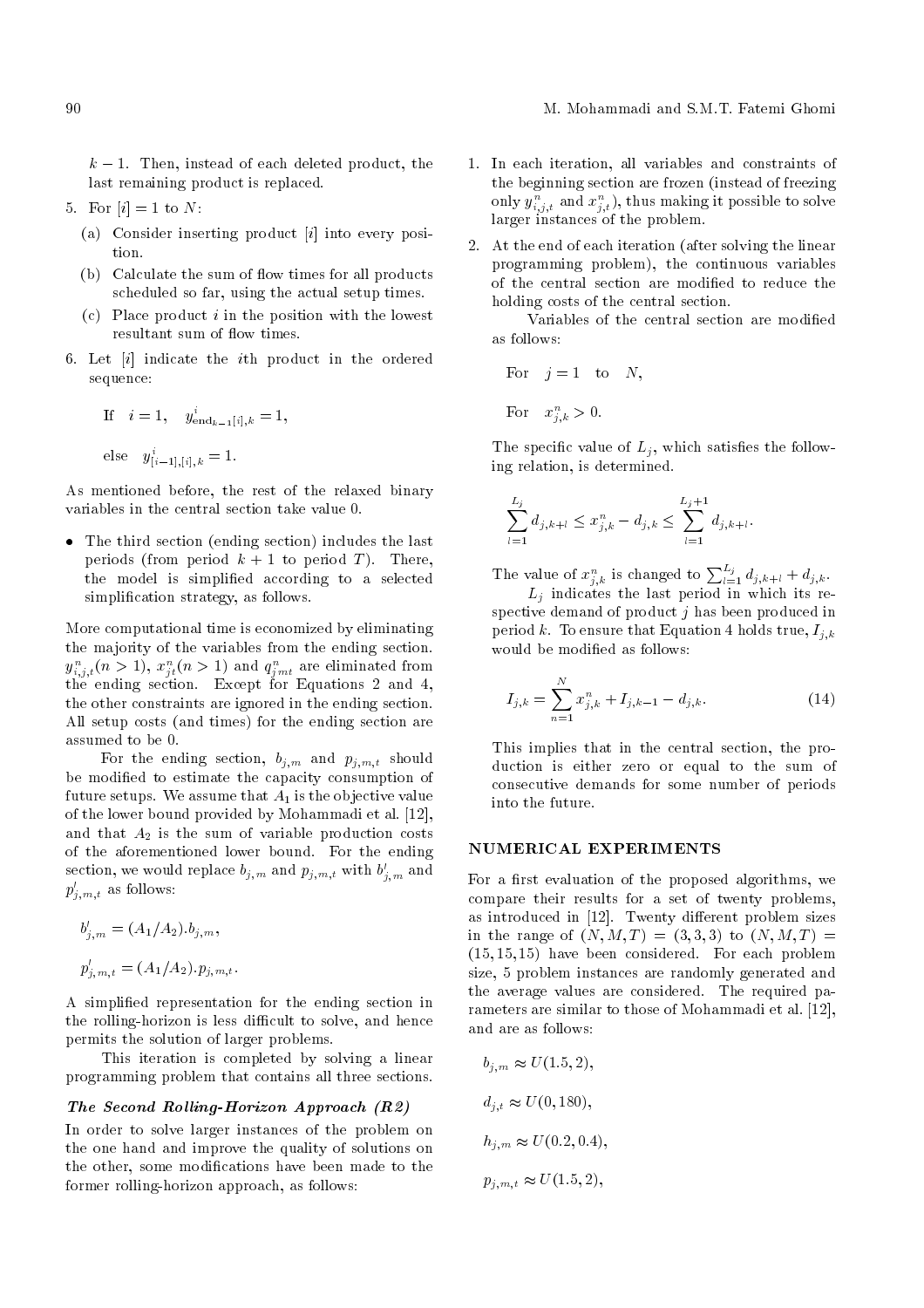$$
W_{ijm} = S_{ijm} \approx U(35, 70),
$$

 $C_{m,t} = U(a, b),$ 

$$
a = 200N + 100(m - 1),
$$

$$
b = 200N + 200(m - 1).
$$

Our proposed algorithms are coded in the Matlab programming language and are run on a personal computer with a Pentium 4 processor running at 3.4 GHZ. Table 1 shows the comparison between the objective functions and CPU times of the proposed algorithms. The lower bound provided by Mohammadi et al. [12] is used to compare our proposed algorithms against the heuristics provided in [12]. Because heuristics provided in [12] are superior to those provided in [13-14], they are used for comparison with our proposed algorithms. Tables 2 and 3 report such comparisons for small and non-small instances, respectively.

Table 2 shows that the average difference between the heuristics provided by Mohammadi et al. [12] (H1 to H4) and our proposed algorithms (R1 and R2) against the mentioned lower bound for small instances are, respectively, 11.74%, 13.44%, 22.83%, 18.57%, 23.61% and 16.85%. This shows the superiority of the proposed heuristics for small instances of the problem.

Table 3 shows that the average difference between the heuristics provided by Mohammadi et al. [12] (H3 to H4) and our proposed algorithms (R1 and R2) against the aforementioned lower bound for large instances are, respectively, 26.90%, 22.59%, 22.95% and 16.92%. This shows the superiority of the proposed heuristics for large instances of the problem. Table 3 shows the advantages of R2 for large instances of the problem.

# CONCLUDING REMARKS AND RECOMMENDATION FOR FUTURE **STUDIES**

The main contribution of this paper is the presentation of a new rolling-horizon technique to solve the problem of lotsizing in a pure flow shop with sequencedependent setups. Two heuristics, based on the mentioned rolling-horizon approach, have been proposed.

According to the numerical experiments, our second proposed algorithm (R2) is superior, especially for large problem sizes.

Because of the expanding role of metaheuristic approaches to solve complicated lotsizing problems [23- 25], the application of metaheuristic approaches to solve hard problems is recommended as an area for future research.

Table 1. Comparison between the objective function and computational time of the proposed algorithms. The values inside the parentheses are the computational time in seconds. "-" means that a feasible solution has not been found.

| Problem Size                         | R1         | R <sub>2</sub>           |  |  |
|--------------------------------------|------------|--------------------------|--|--|
| $(\mathbf{N}.\mathbf{M}.\mathbf{T})$ |            |                          |  |  |
| 3.3.3                                | (0.08)     | (0.05)                   |  |  |
|                                      | 5,749.91   | 5,432.92                 |  |  |
| 5.3.3                                | (0.91)     | (0.56)                   |  |  |
|                                      | 9,661.23   | 9,062.10                 |  |  |
| 3.5.3                                | (0.25)     | (0.17)                   |  |  |
|                                      | 9,604.19   | 9,033.63                 |  |  |
| 3.3.5                                | (0.44)     | (0.28)                   |  |  |
|                                      | 9,710.98   | 9,101.23                 |  |  |
| 5.5.5                                | (5.64)     | (2.31)                   |  |  |
|                                      | 27,351.54  | 25,852.76                |  |  |
| 7.5.5                                | (51.85)    | (12.64)                  |  |  |
|                                      | 36,215.41  | 34,001.05                |  |  |
| 5.7.5                                | (13.45)    | (4.63)                   |  |  |
|                                      | 34,436.45  | 32,940.46                |  |  |
| 5.5.7                                | (8.39)     | (2.96)                   |  |  |
|                                      | 36,277.19  | 34,205.39                |  |  |
| 7.7.7                                | (376.11)   | (87.02)                  |  |  |
|                                      | 71,240.44  | 68,082.26                |  |  |
| 5.10.5                               | (23.97)    | (4.59)                   |  |  |
|                                      | 50,862.92  | 47,632.13                |  |  |
| 5.5.10                               | (81.48)    | (5.75)                   |  |  |
|                                      | 52,379.12  | 50,150.03                |  |  |
| 7.10.7                               | (503.34)   | (33.24)                  |  |  |
|                                      | 109,220.27 | 103,668.31               |  |  |
| 7.7.10                               | (1,543.10) | (41.98)                  |  |  |
|                                      | 110,479.94 | 104,516.72               |  |  |
| 10.5.5                               | (814.88)   | (135.23)                 |  |  |
|                                      | 52,149.02  | 49,353.29                |  |  |
| 10.7.7                               | (5,888.78) | (539.81)                 |  |  |
|                                      | 110,759.81 | 104,679.93               |  |  |
| 10.10.10                             |            | (1,222.21)               |  |  |
|                                      |            | 210,803.47               |  |  |
| 15.10.10                             |            | (2,858.53)               |  |  |
|                                      |            | 337,524.75               |  |  |
| 10.15.10                             |            | (1, 396.16)              |  |  |
|                                      |            | 321,241.12               |  |  |
| 10.10.15                             |            | (1,937.09)               |  |  |
|                                      |            | 317,337.40               |  |  |
| 15.15.15                             |            | $\left( 4,997.12\right)$ |  |  |
|                                      |            | 779,964.12               |  |  |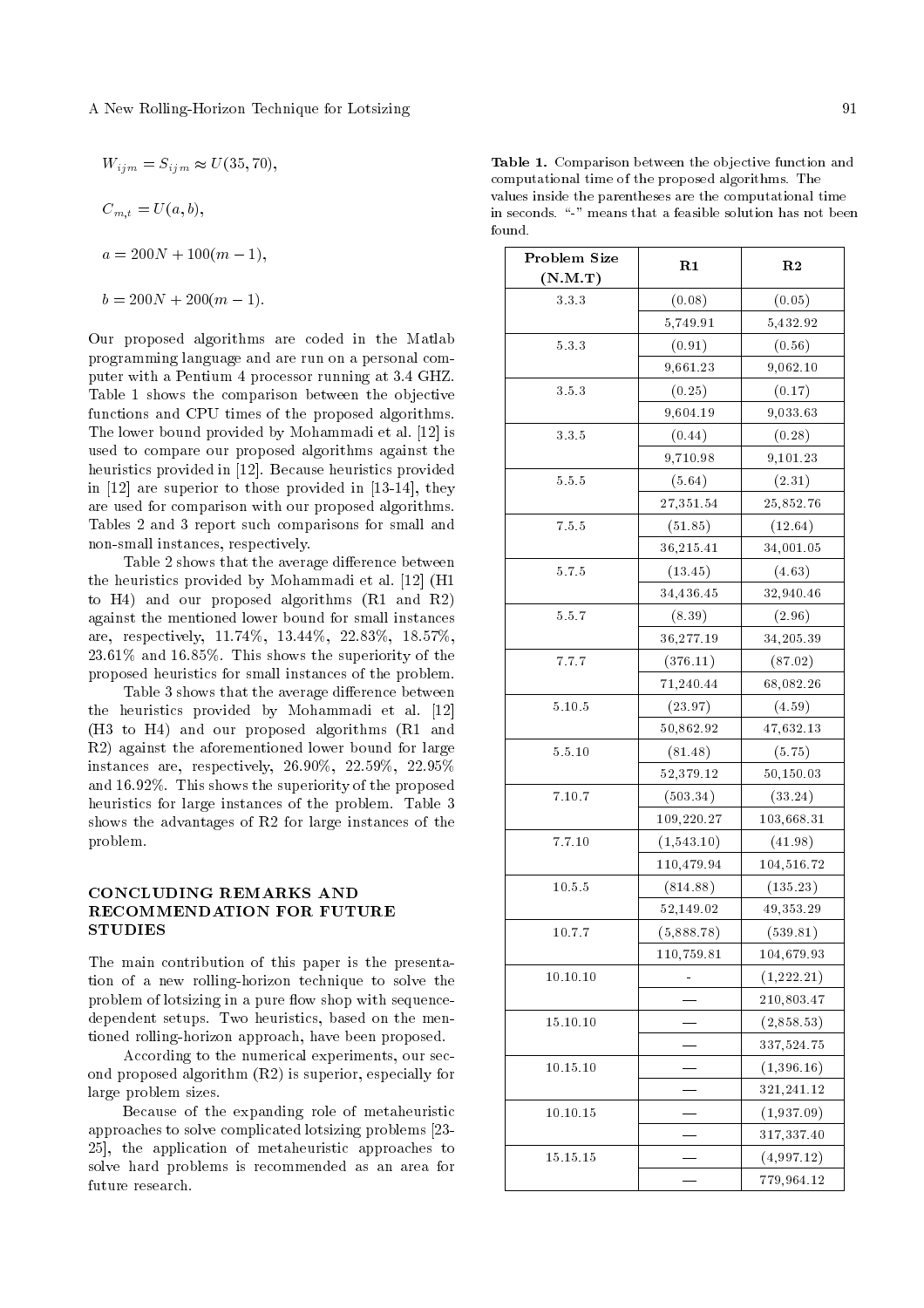Table 2. Comparison between our proposed algorithms (R1 and R2) and those provided by Mohammadi et al. [12] (H1 to H4) for small and medium instances. The values inside the parentheses are the computational time in seconds. The percentage values are the difference between the objective values against lower bound provided by Mohammadi et al. [12]. "-" means that a feasible solution has not been found.

| Problem Size<br>(N.M.T) | H1        | H <sub>2</sub> | H3        | H <sub>4</sub> | R1         | R <sub>2</sub> |
|-------------------------|-----------|----------------|-----------|----------------|------------|----------------|
| $3\ 3\ 3$               | (2.31)    | (0.036)        | (0.13)    | (0.70)         | (0.08)     | (0.05)         |
|                         | $10.02\%$ | $12.77\%$      | 18.11%    | 13.89%         | 22.92%     | 16.14%         |
| $5.3.3\,$               | (711.11)  | (9.44)         | (0.44)    | (2.98)         | (0.91)     | (0.56)         |
|                         | $9.60\%$  | $12.98\%$      | 18.90%    | 15.49%         | $23.92\%$  | 16.24%         |
| 3.5.3                   | (98.34)   | (1.38)         | (0.16)    | (1.42)         | (0.25)     | (0.17)         |
|                         | $10.40\%$ | $14.25\%$      | 19.90%    | $14.56\%$      | $24.32\%$  | 16.93%         |
| 3.3.5                   | (26.26)   | (0.21)         | (0.23)    | (0.91)         | (0.44)     | (0.28)         |
|                         | $10.60\%$ | $13.26\%$      | $19.59\%$ | $16.85\%$      | $22.88\%$  | $15.17\%$      |
| $5.5.5\,$               | (7,200)   | (146.67)       | (2.19)    | (24.51)        | (5.64)     | (2.31)         |
|                         | $11.18\%$ | 14.74%         | $20.33\%$ | 16.17%         | 24.57%     | 17.74%         |
| $7.5.5\,$               |           | (2, 147.43)    | (15.74)   | (208.22)       | (51.85)    | (12.64)        |
|                         |           | 12.82%         | $23.88\%$ | 20.29%         | 23.52%     | 15.97%         |
| 5.7.5                   |           | (735.58)       | (5.21)    | (58.31)        | (13.45)    | (4.63)         |
|                         |           | 14.24%         | $25.23\%$ | 19.48%         | 22.26%     | 16.94%         |
| 5.5.7                   | (7,200)   | (318.33)       | (5.28)    | (38.81)        | (8.39)     | (2.96)         |
|                         | 18.66%    | 13.19%         | $25.08\%$ | $22.45\%$      | $23.51\%$  | 16.46%         |
| 7.7.7                   |           | (4,038.80)     | (77.61)   | (1, 437.27)    | (376.11)   | (87.02)        |
|                         |           | $12.97\%$      | $25.48\%$ | 19.35%         | $22.90\%$  | 17.54%         |
| 5.10.5                  |           | (1,846.93)     | (11.43)   | (127.51)       | (23.97)    | (4.59)         |
|                         |           | $12.78\%$      | $24.38\%$ | $21.60\%$      | $23.98\%$  | $16.10\%$      |
| $5.5.10\,$              |           | (734.66)       | (8.52)    | (96.31)        | (81.48)    | (5.75)         |
|                         |           | $14.34\%$      | $26.48\%$ | 21.55%         | $23.26\%$  | $18.02\%$      |
| 7.10.7                  |           | (7,200)        | (58.72)   | (1, 411.13)    | (503.34)   | (33.24)        |
|                         |           | 13.76%         | $24.26\%$ | $19.42\%$      | $23.67\%$  | 17.38%         |
| 7.7.10                  |           | (7,200)        | (79.60)   | (1,983.31)     | (1,543.10) | (41.98)        |
|                         |           | $12.62\%$      | $25.22\%$ | $20.34\%$      | $25.25\%$  | $18.48\%$      |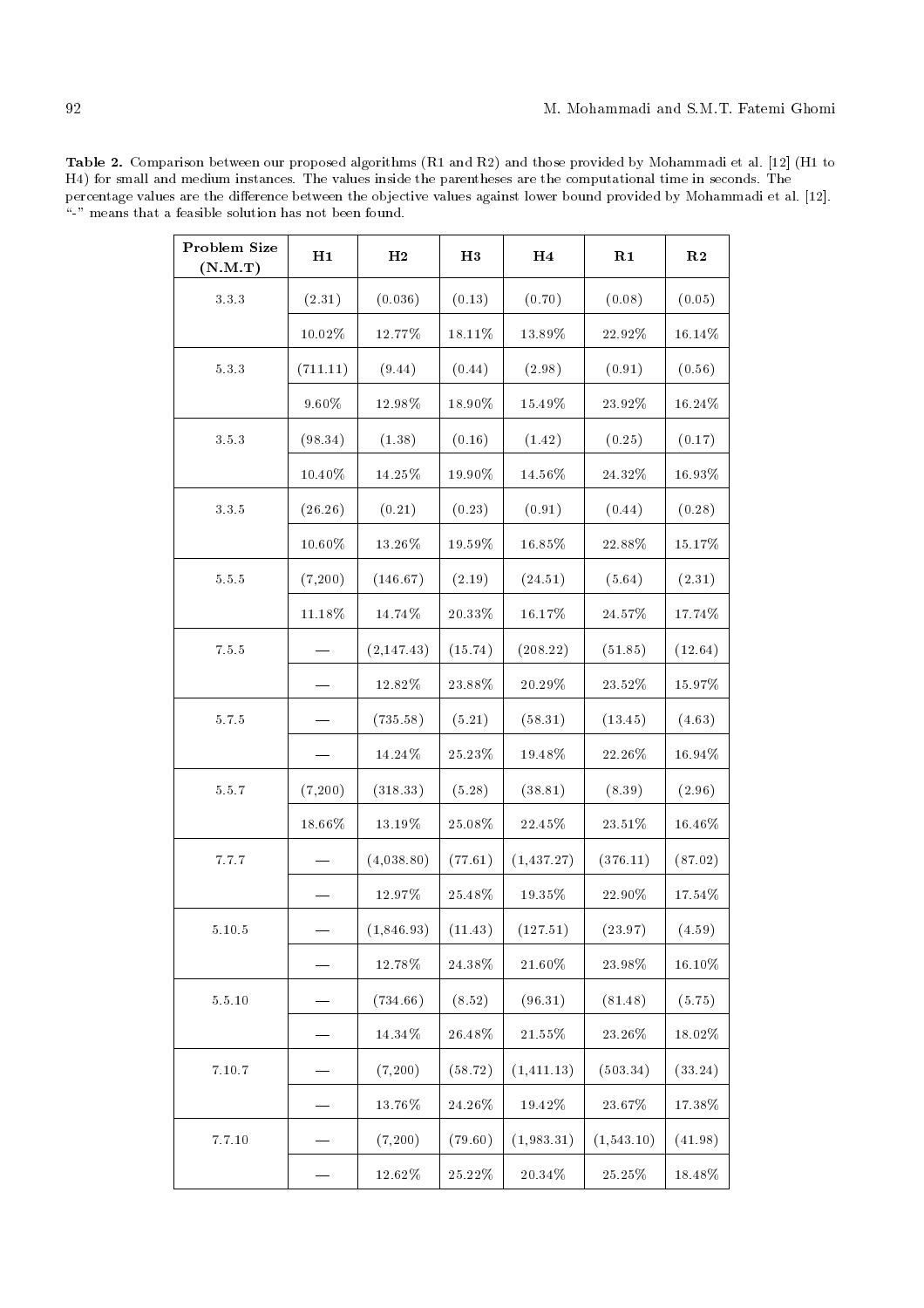Table 3. Comparison between our proposed algorithms (R1 and R2) and those provided by Mohammadi et al. [12] (H1 to H4) for large instances. The values inside the parentheses are the computational time in seconds. The percentage values are the difference between the objective values against lower bound provided by Mohammadi et al. [12]. "-" means that a feasible solution has not been found.

| Problem Size<br>(N.M.T) | H1 | H <sub>2</sub> | H3          | H <sub>4</sub> | R1         | R <sub>2</sub> |
|-------------------------|----|----------------|-------------|----------------|------------|----------------|
| 10.5.5                  |    |                | (132.55)    | (2,095.89)     | (814.88)   | (135.23)       |
|                         |    |                | 22.94%      | 19.14%         | 23.24%     | 16.63          |
| 10.7.7                  |    |                | (298.96)    | (3,807.97)     | (5,888.78) | (539.81)       |
|                         |    |                | $25.43\%$   | 22.48%         | 22.66%     | 15.93%         |
| 10.10.10                |    |                | (823.33)    | (5,711.96)     |            | (1,222.21)     |
|                         |    |                | 26.98%      | $22.11\%$      |            | $16.38\%$      |
| 15.10.10                |    |                | (1,831.27)  |                |            | (2,858.53)     |
|                         |    |                | 26.66%      |                |            | 18.07%         |
| 10.15.10                |    |                | (1, 138.51) | (6,854.35)     |            | (1, 396.16)    |
|                         |    |                | 29.38%      | 26.65%         |            | 16.21%         |
| 10.10.15                |    |                | (1, 383.41) |                |            | (1,937.09)     |
|                         |    |                | 31.60%      |                |            | 17.82%         |
| 15.15.15                |    |                | (3, 231.59) |                |            | (4,997.12)     |
|                         |    |                | 25.29%      |                |            | 17.38%         |

# **REFERENCES**

- 1. Wagner, H.M. and Whithin, T.M. "Dynamic version of the economic lot size model", Management Sci., 5, pp. 89-96 (1958).
- 2. Kianfar, F. and Mokhtari, G. "Lot sizing and lead time quotations in assembly systems", Scientia Iranica, Transaction E, Industrial Eng.,  $16(2)$ , pp. 100-113 (2009).
- 3. Fandel, G. and Stammen-Hegene, C. "Simultaneous lot sizing and scheduling for multi-product multi-level production", Int. J. Prod. Eco., 104(2), pp. 308-316 (2006).
- 4. Merece, C. and Fonton, G. \MIP-based heuristics for capacitated lotsizing problems", Int. J. Prod. Eco., 85(1), pp. 97-111 (2003).
- 5. Karimi, B., Fatemi Ghomi, S.M.T. and Wilson, J.M. \The capacitated lot sizing problem: a review of models and algorithms", Omega, 31(5), pp. 365-378 (2003).
- 6. Eppen, G.D. and Martin, R.K. "Solving multi-item

capacitated lot-sizing problems using variable redefinition", Operat. Res., 35(6), pp. 832-848 (1987).

- 7. Tempelmeier, H. and Buschkuhl, L. "Dynamic multimachine lotsizing and sequencing with simultaneous scheduling of a common setup resource", Int. J. Prod.  $Eco., 13(1), pp. 401-412 (2008).$
- 8. Kimms, A. "Multi-level, single-machine lotsizing and scheduling (with initial inventory)", Eur. J. Oper. Res.,  $89(1)$ , pp. 86-99 (1996).
- 9. Kimms, A. "Multi-level, single-machine lot sizing and scheduling (with initial inventory)", Manuskripte aus den Instituten für Betriebswirtschaftslehre der universitat Kiel, No. 329, Kiel (1993).
- 10. Kimms, A. and Drexl, A. "Some insights into proportional lotsizing and scheduling", Manuskripte aus den Instituten der universitat Kiel, No. 406, Kiel (1996).
- 11. Fleischmann, B. and Meyr, H. \The general lotsizing and scheduling problem", OR Spekt,  $19(2)$ , pp. 11-21 (1997).
- 12. Mohammadi, M., Fatemi Ghomi, S.M.T., Karimi, B. and Torabi, S.A. "Rolling-horizon and fix-and-relax